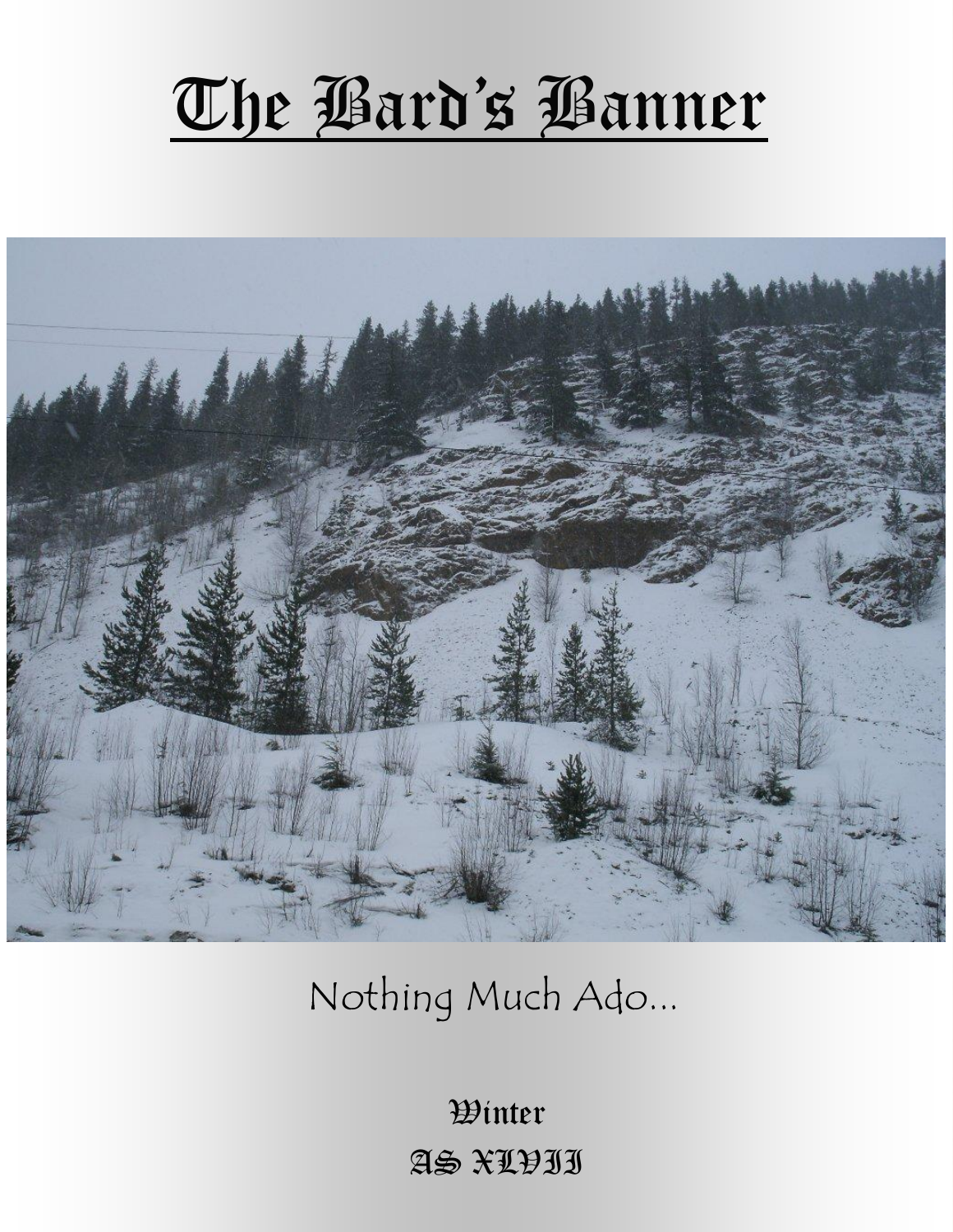# The Bard's Banner; Issue 14 Winter AS XLVII (2013)

# Tir Bannog Officers

Seneschal: HL Tewl Gover (Douglas Jeffery); [cardinal5290@gmail.com](mailto:cardinal5290@gmail.com)

Deputy Seneschal: HL Betha of Dawlish (Cyndy Jeffery); [betha\\_1838@hotmail.com](mailto:betha_1838@hotmail.com)

Exchequer: Lord Piers Lakewood (Kevin Miller); [kj4mill@telus.net](mailto:kj4mill@telus.net)

Herald: Lady Alys Lakewood (Jennifer Miller); [kjc3mill@telus.net](mailto:kjc3mill@telus.net)

Chronicler: Lord Piers Lakewood (Kevin Miller); [kj4mill@telus.net](mailto:kj4mill@telus.net)

Master of Stables: Lord Nikolaas D'anvers (Scott Brown); [scottejbrown@telus.net](mailto:scottejbrown@telus.net)

Chatelaine: Lady Alys Lakewood (Jennifer Miller); [kjc3mill@telus.net](mailto:kjc3mill@telus.net)

You can also see more about us at our website! <http://tirbannog.tirrigh.org>

# TABLE OF CONTENTS

| Welcome!                  | $pq. 3$    |
|---------------------------|------------|
| St. Crispin's Report 2012 | $pq. 3$    |
| History of FoGEC, pt. V   | $pq. 6$    |
| Tewl's Book Nook          | ,pq.8      |
| <b>Upcoming Events</b>    | $,$ pq. 10 |

The *Bard's Banner* is published (hopefully) 4 times per year, on a seasonal schedule. It is a publication of the Shire of Tir Bannog, in the Principality of Tir Righ, Kingdom of An Tir, of the Society for Creative Anachronism, Inc. It is not a corporate publication of the SCA, nor does it delineate SCA policy.

Copyright 2013 Society for Creative Anachronism, Inc

This publication shall recognize those that submit articles, photos, etc. You won't be paid for your submission, but you will have the thanks of myself and our readers.

If you find you need to contact me over something herein, please send an email to: ki4mill@telus.net

Lastly, this publication is meant for the enjoyment of all; share it amongst yourselves and your friends. At the end of the day, if I've made someone smile, I've done my job.

-Piers Lakewood (Kevin Miller)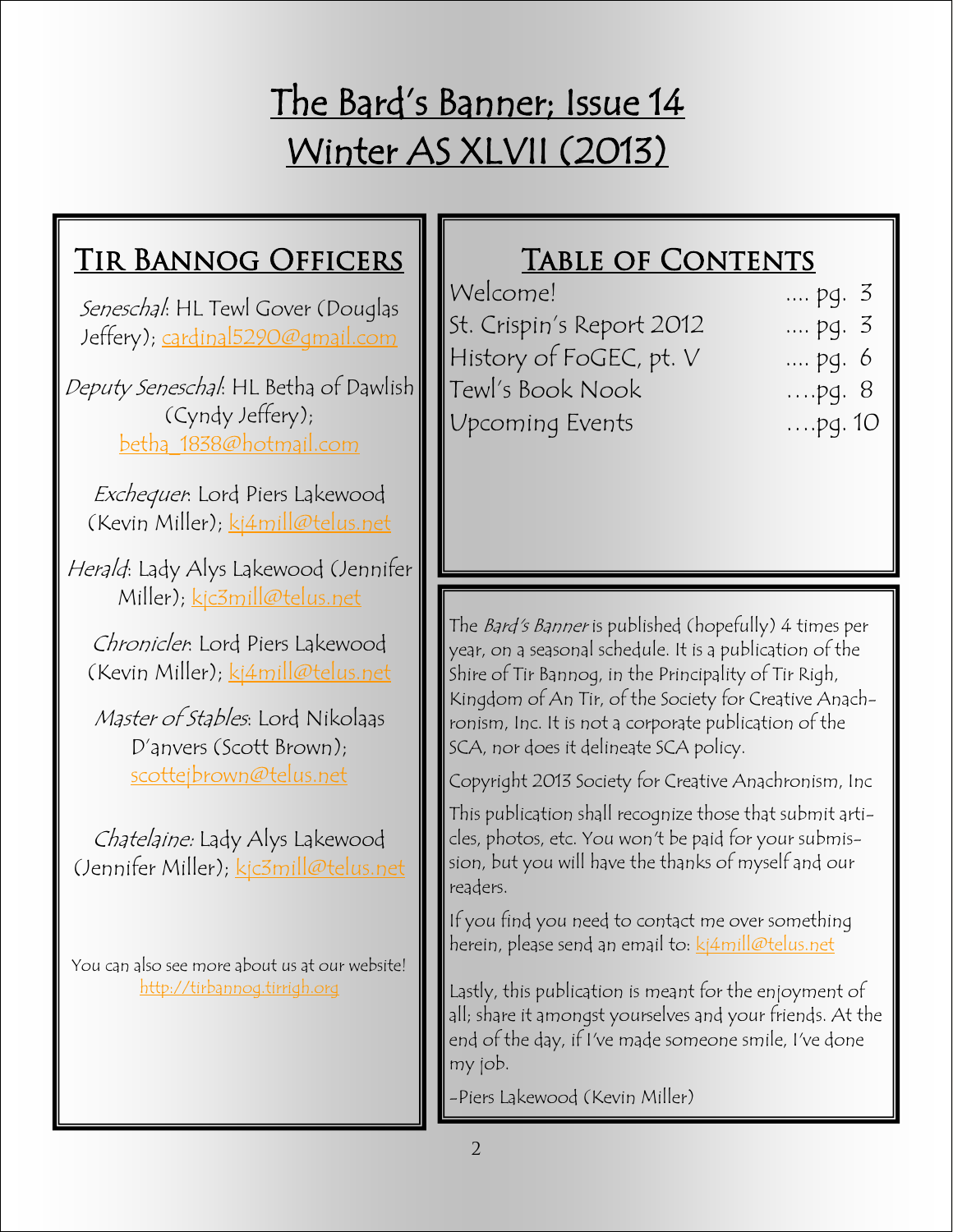# Welcome!



(Remembering the green…)

Here we are again in that time of Winter when the endless grey starts to wear on even the most stoic soul, and a stray ray of sunlight can bring a smile to even the most miserable curmudgeon. You can feel Spring coming in your heart, but your mind knows that it's still months away. Yes, it's that time of the Winter Doldrums.

What makes the Winter seem even longer in the North (besides the obvious) is the dearth of events to attend, mostly due to travel conditions that can go from good to treacherous in a matter of minutes.

As a result of this, our fourteenth issue is sadly event light. Due to said conditions, we only have a partial report on our St. Crispin's Feast from late October. Part 5 of Wlfryd's excellent History of the Fields of Gold Educational Centre follows. Tewl's Book Nook returns after last issue's absence with a double sized set of reviews, and we end with a faraway upcoming event to give you some hope.

So button up that sweater, bundle up under that blanket, get comfy by the fire and dream of a soon to be Spring!

Enjoy!

# St. Crispin's 2012 Report

#### By HL Betha of Dawlish

A small group of hardy souls (including a couple of first timers!) braved the elements on the 27th of October to attend Tir Bannog's Feast of St. Crispin's. Everyone who showed up had fun.

We were just winding down when the quake hit. Lights swung and we could feel a rocking motion, but no damage. [editor's note: On the 27th of October, a 7.7 magnitude earthquake struck near Haida Gwaii, off the British Columbia coast. Luckily, there was very little damage and no serious injuries.]



(Round Lake Hall)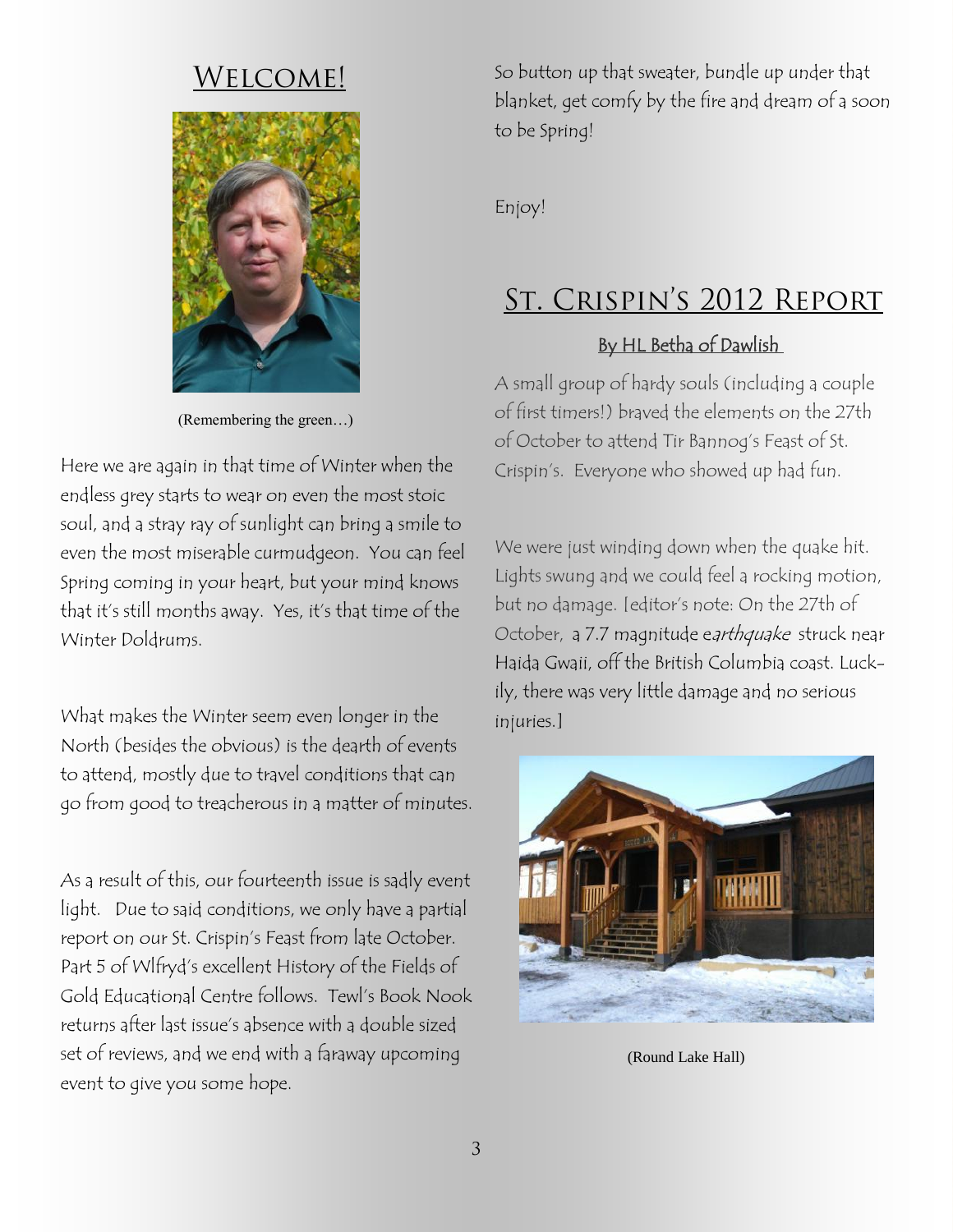The Heavy fighter of the day was Rhoibhilin. HL Tewl retained the title of Rapier Defender, and the Bardic competition was won by Rhiannon (by populas vote!). The ever versatile Wlfryd won both the A&S Defender title and the Brewing competition.

Thank you to everyone who showed up for our small but enjoyable day. Hopefully the elements will be more agreeable for next year's feast!

# The History of Fogec,

By Wlfryd of Leedes

pt.5



Author's map of the Fields of Gold Educational Centre

#### Front Gate and Bailey Wall

The front gate was constructed during the summer of 2008 with the assistance of Tewl, Antonius, Wlfryd, Betha and Rhiannon.



(The front gate takes shape)

By 2009 the Salley Port and about 20 feet of Bailey Wall had been constructed. In 2010 the Bailey Wall doubled in length to reach almost 60 feet.



(The first bastion complete)

In 2011 with the help of Roibhilin, Gavin, Briggid, Emily, Claus, Wlfryd, Rhiannon, Betha, and Tewl the Bailey Wall doubled in length again, reaching the first turning at the Bastion at the corner.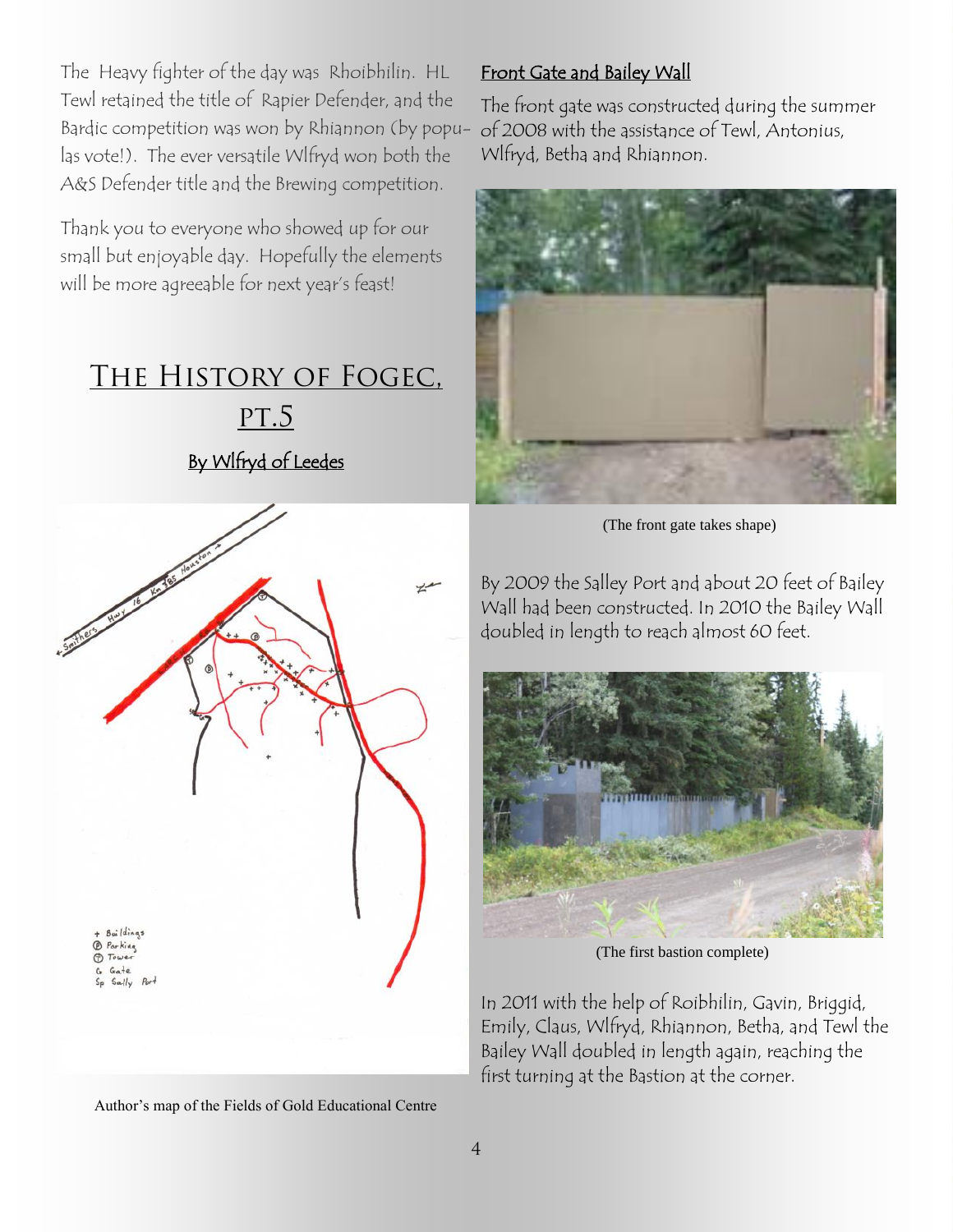#### Carpenter Shop



(Ye olde Carpenter's Shoppe, with some not so old tools…)

The Carpenter Shop, located on High Street, was excavated using a bobcat in 2006. Ardwyad finished the digging that Ysabelle and Britta had started. The site sat neglected for the next year as other projects took priority.

When we hired Antonius for the summer in 2008 a large number of projects were completed including the carpenter shop. The cabinets came from the old house of Valarius and Cina, owned by the Jacksons in Kitimat, who donated the cabinets and some doors. Other cabinets came from Katherine Johnsen also of Kitimat.

Wlfryd completed wiring in the shop in 2010 on a wet and rainy weekend. Tewl has reinforced the back door twice after break-ins and Bartholomus and Tewl have installed two dead bolts in the back door.

#### Bake Pit

When we hired Antonius for the summer in 2008 a large number of projects were begun or completed, including the Bake Pit, located next to the Carpenter

Shop on High Street. Antonius excavated the hole. Tewl provided assistance as Wlfryd, Ardwyad, and Antonius poured the slab and added the cinder block walls. The Shire of Tir Bannog paid for half of the cost of the grill grates and Ardwyad and Gwyneth paid for the rest.



(The Bake Pit, ready to be used)

Wlfryd continued to work towards a post and beam roof for the bake pit, bringing in the logs and skinning them over the two years from 2009 to 2011.

# Tewl's Book Nook

#### By Tewl Gover

#### Weapons of Warre The Armaments of the Mary Rose; Edited by Alexzandra Hildred



This is Volume 3 of the archaeology of the Mary Rose, consisting of 2 books and a DVD.

The first book details the cannons, guns and other powder fired weapons found or inventoried on the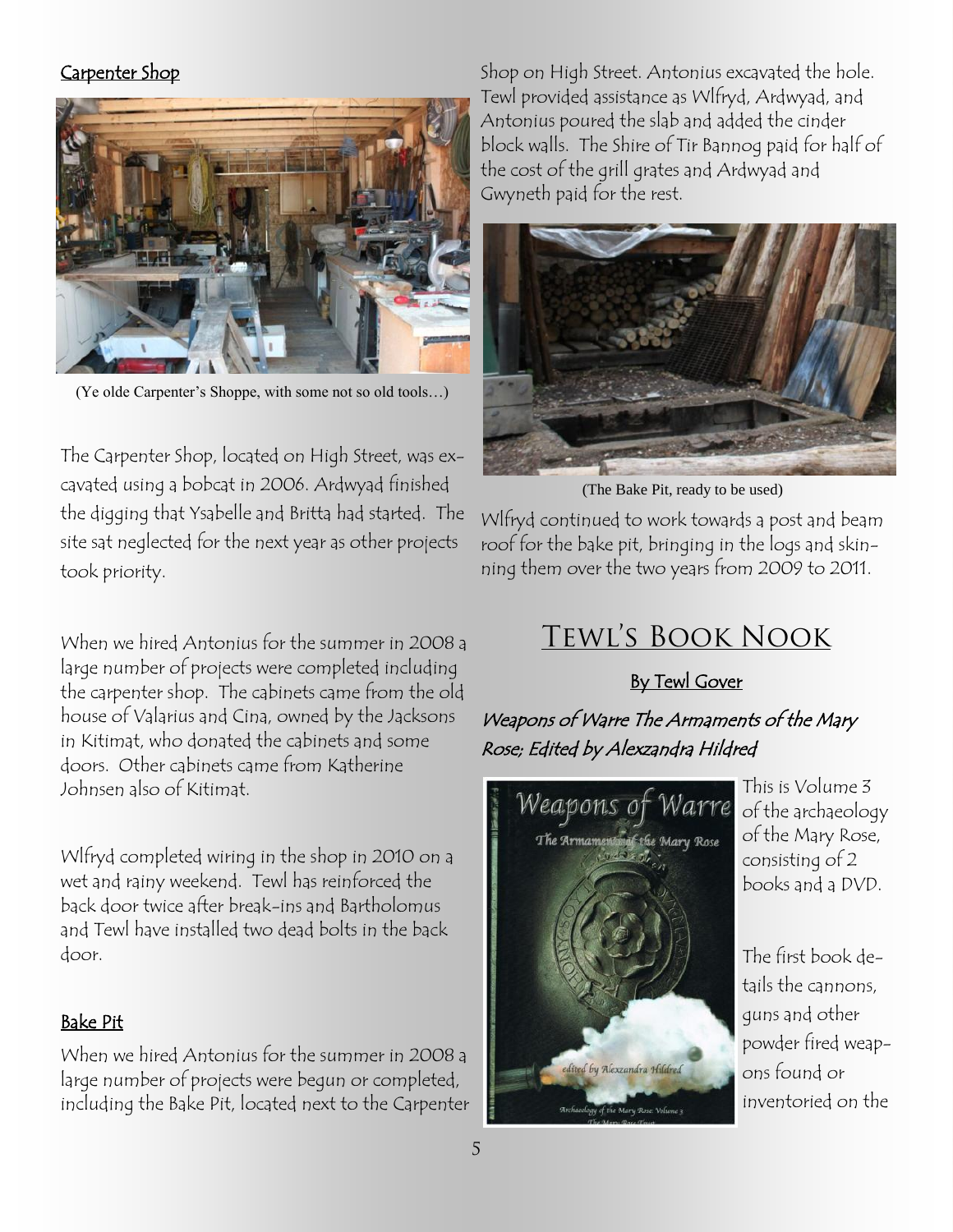Mary Rose. As this is a museum quality series, there are a lot of details on where the various cannons etc. were found on the wreck site and the most likely layout on board the ship. The detail that still exists on the guns is amazing and even more so when you consider how long they sat in the salt water. There were both iron and 'brass' guns on board and although earlier archaeologists downplayed the iron guns as relics the reproduction cannon was able to make some very impressive shots. The book contains sketches and photos of a number of the guns as they were on the sea bottom, being raised, and during restoration work. There are over 100 pages devoted to the 15 guns of 'brass' listed on the Anthony Roll as being on the Mary Rose. In this is a chapter on the building and firing of a reproduction of a main deck culverin using as closely as possible  $16<sup>th</sup>$  century techniques. This included building the carriage based on the one that held the gun they were reproducing.

There were 76 iron guns and 50 handguns listed in 1546 as on the Mary Rose. Most of the guns were of wrought iron construction but there were 4 cast iron guns found proving that the manufacture of cast weapons was not only known of but practiced In England by then. The 160 pages dealing with the wrought iron guns have information of all the guns recovered including the markings on them that could include their weight and maker. Sketches, pictures, radiographs, charts, tables, information gathered from period and modern sources and hands on work are skillfully combined to give a very detailed glimpse into the cannonry of the Mary Rose.

The 4 cast iron pieces were muzzle-loading small guns called hailshot. They have a bore length of about 30 cm and a rectangular bore averaging 6 X 2.5 cm, tapered to the breech and shot 20 to 30 iron dice. A reproduction of one of these was also made and test fired.

The last chapter covers the various types of shot, molds, tools, and powder carried aboard the Mary Rose. There were both iron and stone balls, spike shot, canister and lantern shot, and of course dice shot found at the wreck site. There is also an interesting section on the types of powder and how it would be produced that draws on various manuscripts and surviving samples, not restricted to the Mary Rose.

The second book covers Incendiary devices, handguns, archery, hand to hand fighting, and armour & personal protection in part 3. Part 4 covers tactics and other conjecture based on the artifacts found and other information gathered from known sources.

One of the most interesting devices found has to be the gun-shield. These were round shields that were strapped to the forearm and incorporated a small gun that fired through a hole in the center of the shield. Several of these were found and after borrowing a couple of gun-shields from the Royal Armoury they were able to do a detailed analysis and identification of the parts of these unique guns.

There are over 130 pages devoted to the archery equipment and archers of the Mary Rose. There were the remains of 172 longbows and 2303 complete arrows (7834 fragments), together with 4 chests for the bows and 7 for arrows. 22 leather wrist guards were also found, plus 1 of horn and 1 of ivory. As these are museum based books there are lots of charts and details on the construction, materials, and storage of both the bows and the arrows. It also covers some of the personal artifacts recovered near the skeletal remains that have been identified as archers.

The hand to hand section covers weapons from pikes and bills, through daggers to swords, as well as the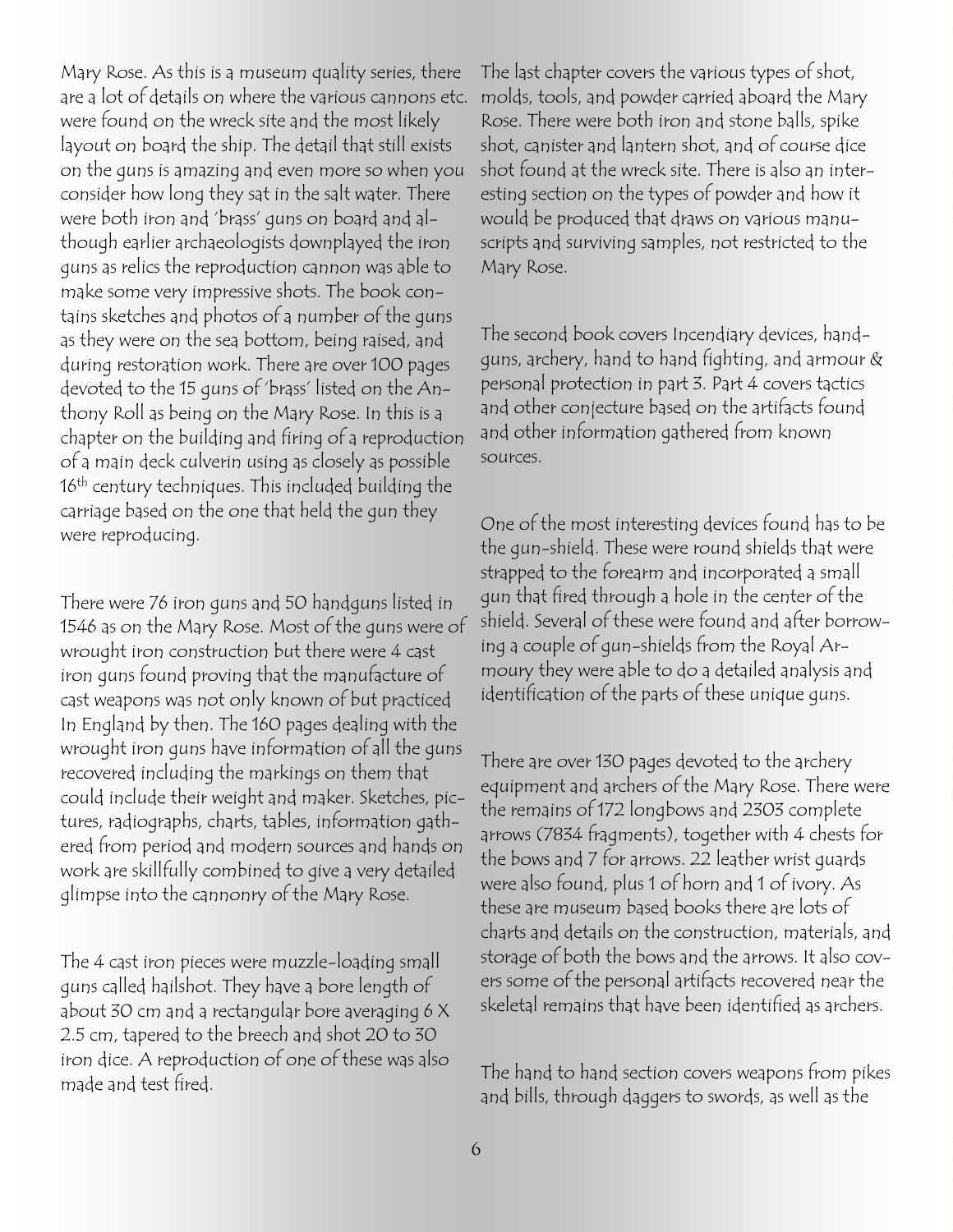belts, scabbards, and hangers that went with them. I am constantly amazed by the amount of items that survived the long time underwater. Although most of the iron has completely corroded away, the wood, copper, leather, and various other materials have come through remarkably well.

There has only been 1 positively identified breastplate recovered from the Mary Rose so most of the armour finds have been based on the straps, buckles, and other secondary finds. This combined with the inventory lists of the Mary Rose and other ships from the same period allow the authors to conjecture what armour would have been associated with the human remains recovered.

The fighting the ship chapter goes into the sailing of a ship like the Mary Rose and how this would have affected the tactics used. It covers the spread of fire of the various guns on board and possible reasons that the ship sank so quickly. It also diagrams several of the sections of the battle showing where each side was and how the winds and tides influenced the battle. There is information on the layout of the guns and other defences on the Mary Rose and how they contributed to the Tudor fighting ship.

It ends with a short section on the recovery process and possible future dives to add to our knowledge of this very important piece of England's history.

The DVD contains 3 videos, a number of image galleries, and spreadsheets and databases listing various inventories recovered. 2 of the videos are about the recovery efforts from 2003 to 2005 and the 3rd is an excerpt of a documentary on the making and firing of the reproduction weapons.

Although much more detailed than most people would need, (do you really need the dimensions of all 172 longbows?) there is a lot of information well laid out. If you are interested in Tudor war technology or just want to improve the authenticity of your kit, these books will keep you engaged for days.

#### The Black Death by Sean Martin



This is a somewhat gruesome, but fascinating book about the bubonic plague of the 1300's. It traces plagues back to the Old Testament and fills in the history of where the plagues surfaced and their route to Europe. Using reports from the times, he has built a very detailed record of the causes, spread and effects of the various types of plague that combined, earned the name Black Death.

There are several Appendixes, one of which covers selected plagues up to 2006 when the book was written. This is a small but very interesting book that will have you wondering how you would fair if health standards slip.